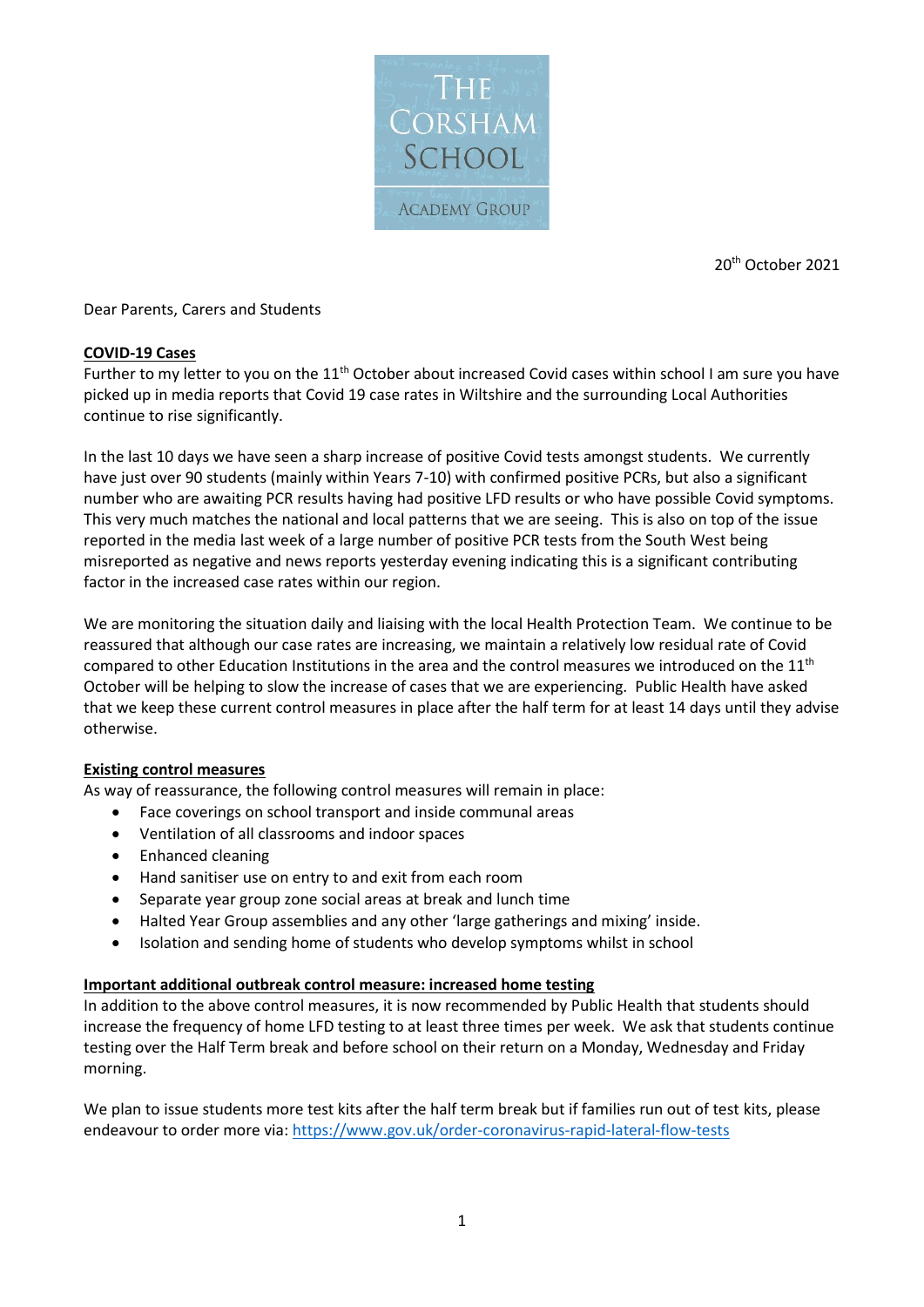The latest Home Test kits we will be distributing are the ACON Flowflex brand and the process is slightly different from the kits previously used, so please take the time to read the instruction booklet included in the pack before carrying out a test. The main changes are:

- Nasal swab only (no throat swab) see page 11
- Different instructions for processing the swab and 4 drops of liquid to be placed in the specimen well – see pages 13 and 14
- The result can be read after 15 minutes but no longer than 30 minutes see page 14.

I know that there will be many views about the measures we put in place; it is a constant balance that we are trying to maintain between transmission risk and continuity of education after such a disrupted 18 months. My priority is to be clear on the actions that we do decide to take so that it is as transparent as possible for everyone.

## **COVID-19 vaccination programme for 12 to 15-Year-olds rearranged for November 4th**

We have today been informed that our postponed Covid-19 vaccinations for 12- to 15-year-olds (originally planned for 27<sup>th</sup> September) have been rearranged for November 4th (the first Thursday back after half term).

The delay in schools being able to deliver the 12-15 vaccination programme seems a fairly common experience across the country and our last-minute postponement on the  $27<sup>th</sup>$  September was as frustrating for us as it was for parents. I know many will be grateful of news of our rearranged date. Virgin Care (our School Immunisation Team) intend to send us the relevant information and links for consent on Monday 1st November so we will forward that to you as soon as we receive it. If you intend to give consent would you please do so as soon as possible as the consent process closes on Wednesday 3<sup>rd</sup> November at 9.am. Please refer back to my letter dated 21<sup>st</sup> September with details of the 12-15 Covid Vaccination programme and lots of useful links and answers to frequently asked questions.

## **Vaccination centres for 12 to 15-year-olds**

The Chief executive of NHS England Amanda Pritchard told the health select committee earlier this week that 12 to 15-year-olds can now book a Covid-19 vaccination through the NHS booking service during halfterm. The service has previously only been open to over-16s. This offer will run in parallel to the in-school vaccination programme. Parents of children aged 12 to 15 will receive a letter from the NHS with more information on the vaccination programme shortly, including information about how to book an appointment out of school, if this option is preferred. If this does become available later this week this will supplement the school-based vaccination programme planned for next term and could increase the speed at which this age group can get vaccinated.

# **How to stop coronavirus (COVID-19) spreading**

Clearly half term represents an opportunity for a 'fire break' to help settle case rates, but this will only be the case if social contact is reduced rather than increased in half term. The last thing we want to do is to interfere with people's plans and the lives of our brilliant students, especially when they have been so affected over the last 18 months, but the implications on education as we head into November are clear so I would ask you to think about managing this carefully over the break. It will also significantly help the vaccination programme in the first week back to have as many students in attendance as possible.

We are keen to ensure education can continue as normal as possible after the half term break; and we wish to advocate the following things you can do to help reduce the risk of you and anyone you live with getting ill with coronavirus (COVID-19):